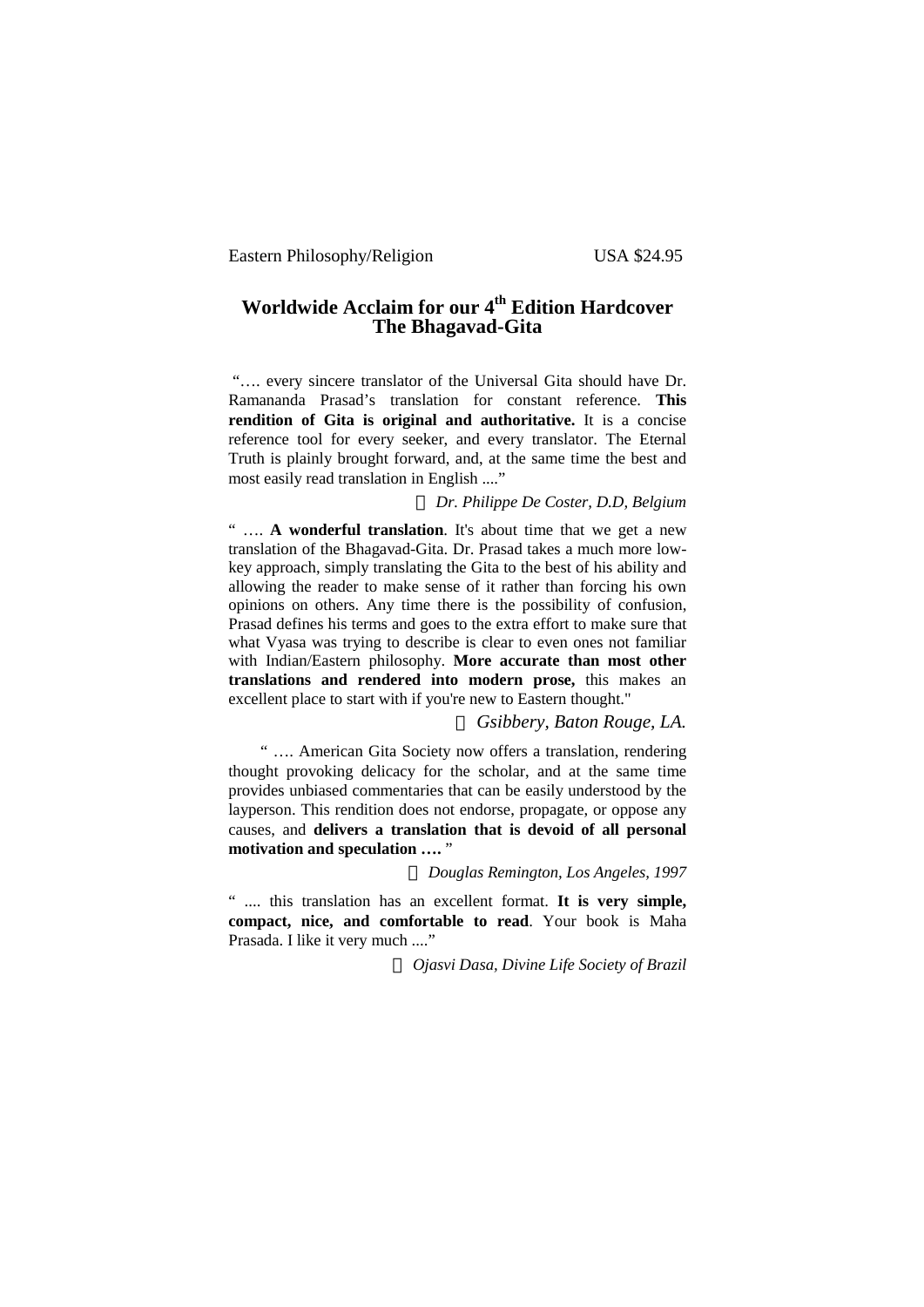"…. I want to implore your organization to continue spreading the truth found in the Gita to those who seek **spiritual transcendence from the fetters of commercialism…."**

*Steven Blackwell, New York*

" … **this rendition is a product of a meditative brooding to convey the spirit of the original.** As a result, clarity and simplicity characterize the translation. The author's explanation of the verses does not suffer from any distortion of meaning or interpretation. Judicious use of Sanskrit in the translation conveys its majestic beauty to the reader. His lucid English prose style makes a pleasant reading. **It is marked by terseness and clarity and is devoid of** superfluity. This book is refreshingly free from any sectarian slant."

*Vedanta Kesari, Calcutta, May 1997*

" .... I am currently creating a textbook on ancient world cultures on the World-Wide Web. I would like to include the translation of the Gita by Dr. Ramananda Prasad in my site. I am interested in representing India fairly, and I fear that the translation of the Gita by Sir Edwin Arnold that is distributed all over the net will do more to **turn students away rather than introduce them fairly to the text….**"

*Prof. Anthony Beavers, University of Evansville, Indiana, USA*

"..... Dr. Prasad brings the ancient wisdom and insights of divine message into modern applicability. **A beautiful blend of melodic and compelling commentary......"**

> *H. H. Swami Chidanand Sarasawati (Muniji) Rishikesh, India*

"......I have read several editions of the Gita, and never have I sprung upon such **a simple and lucid description of the essence of the Gita** and its background......"

*R. Puran, Williamsville, Trinidad*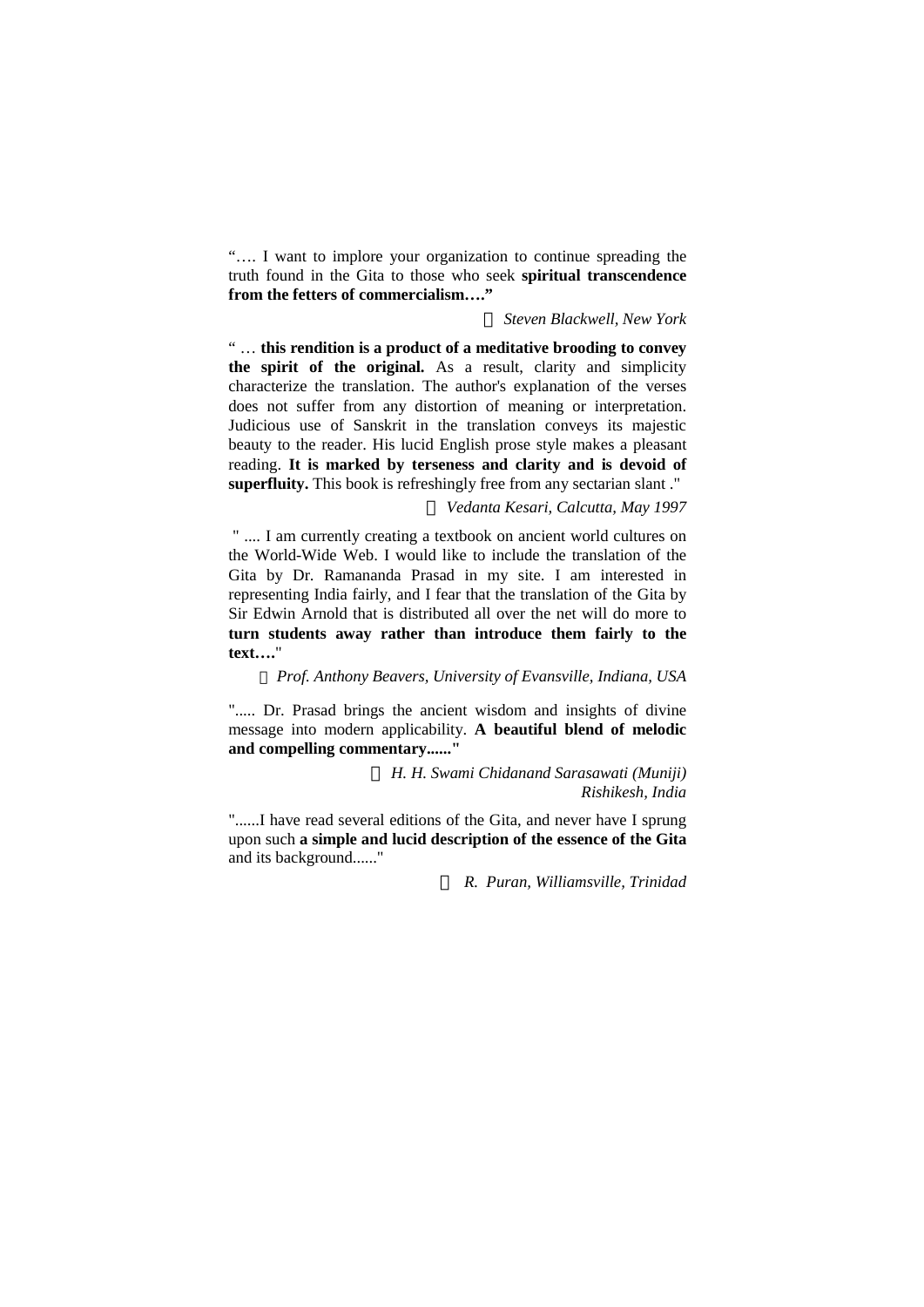#### **Henry David Thoreau said:**

"In the morning I bathe my intellect in the stupendous and cosmogonal philosophy of the Bhagavad-Gita, in comparison with which our modern world and its literature seem puny and trivial."

#### **Mahatma Gandhi said:**

"When disappoint stares me in the face and all alone I see not one ray of light, I go back to the Bhagavad-Gita. I find a verse here and a verse there, and I immediately begin to smile in the midst of overwhelming tragedies."

#### **ABOUT THIS RENDITION**

This lucid rendition allows the average person and the scholar an easy entry into a vast ocean of transcendental knowledge. The important verses are printed in **red** for the convenience of the first-time readers and concise commentaries are made only on key verses that enable a reader to get directly to the point. Simultaneously, this work is intended for advanced readers, presenting the original Sanskrit text in an easy to read format along with the Roman transliteration. The sayings of saints and sages of major religious denominations as well as world leaders and scholars are included.

Quotations from the Vedas, Upanishads, BrahmaSutra, YogaSutra, BhaktiSutras, Puranas, ManuSmriti, Ramayanas, Mahabharata, as well as other major scriptures of the world such as the Bible, Dhammapada, and Koran have been incorporated to highlight the basic unity of all religious views and help propagate the Universal Fellowship of humankind. Several mantras, a guide to meditation, and forty verses of the Holy Gita (Gita Chalisa) are included for daily reading and contemplation.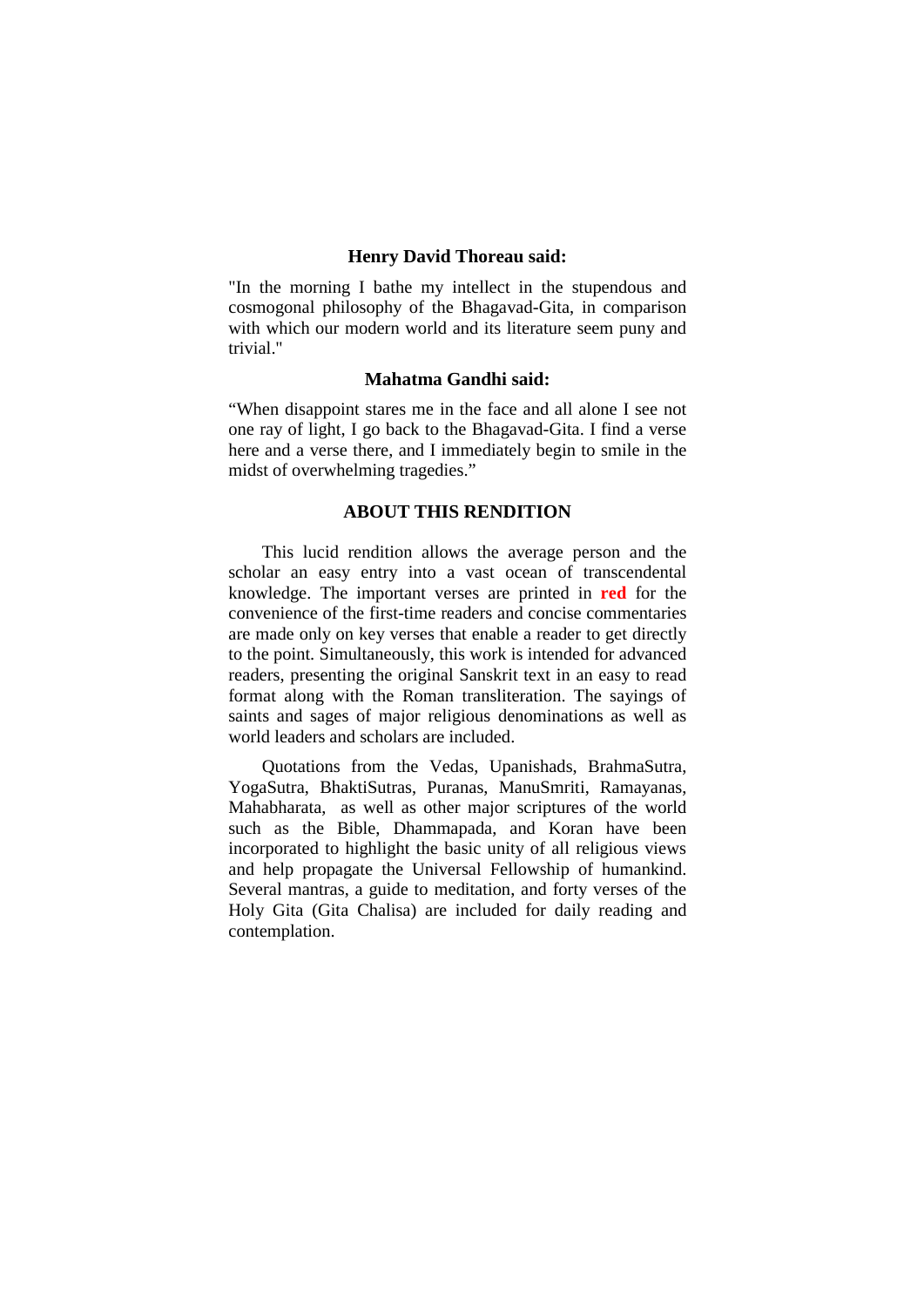### **AIMS AND OBJECTIVES**  $\alpha$ f

# **International Gita Society**

(Formerly: American Gita Society)

Founded in 1984, the International Gita Society (IGS) is a registered, non-profit, tax-exempt, spiritual institution in the United States of America under Section 501(c) (3) of the IRS Code. Membership is free of charge and open to all. The Aims and Objectives of IGS include:

1. Publish and distribute, The Bhagavad-Gita in simple and easy to understand languages, to anyone interested in the Gita.

2. Spread the basic Non-sectarian Universal teachings of Shrimad Bhagavad-Gita and other Vedic scriptures in easy to understand languages by establishing branches of the Society in other countries.

3. Provide support and guidance in establishing Gita Study and Discussion (Satsang) Groups, including a free Gita correspondence course.

4. To provide inspiration, cooperation, and support to persons and non-profit organizations engaged in the study and propagation of Vedic knowledge.

5. To break the barriers between faiths, and establish unity of races, religions, castes, and creeds through the immortal nonsectarian teachings of the Vedas, Upanishads, Gita, Ramayana, as well as other major world scriptures such as the Dhammapada, the Bible, the Koran, etc.; and to promote the Universal Brotherhood.

> *Readers interested in promoting the ideals of the society are invited to correspond with the secretary:* **[gita@gita-society.com](mailto:gita@gita-society.com) The International Gita Society 511 Lowell Place Fremont, California 94536-1805 117, USA** Visit us: [www.gita-society.com](http://www.gita-society.com), [www.gita4free.com](http://www.gita4free.com)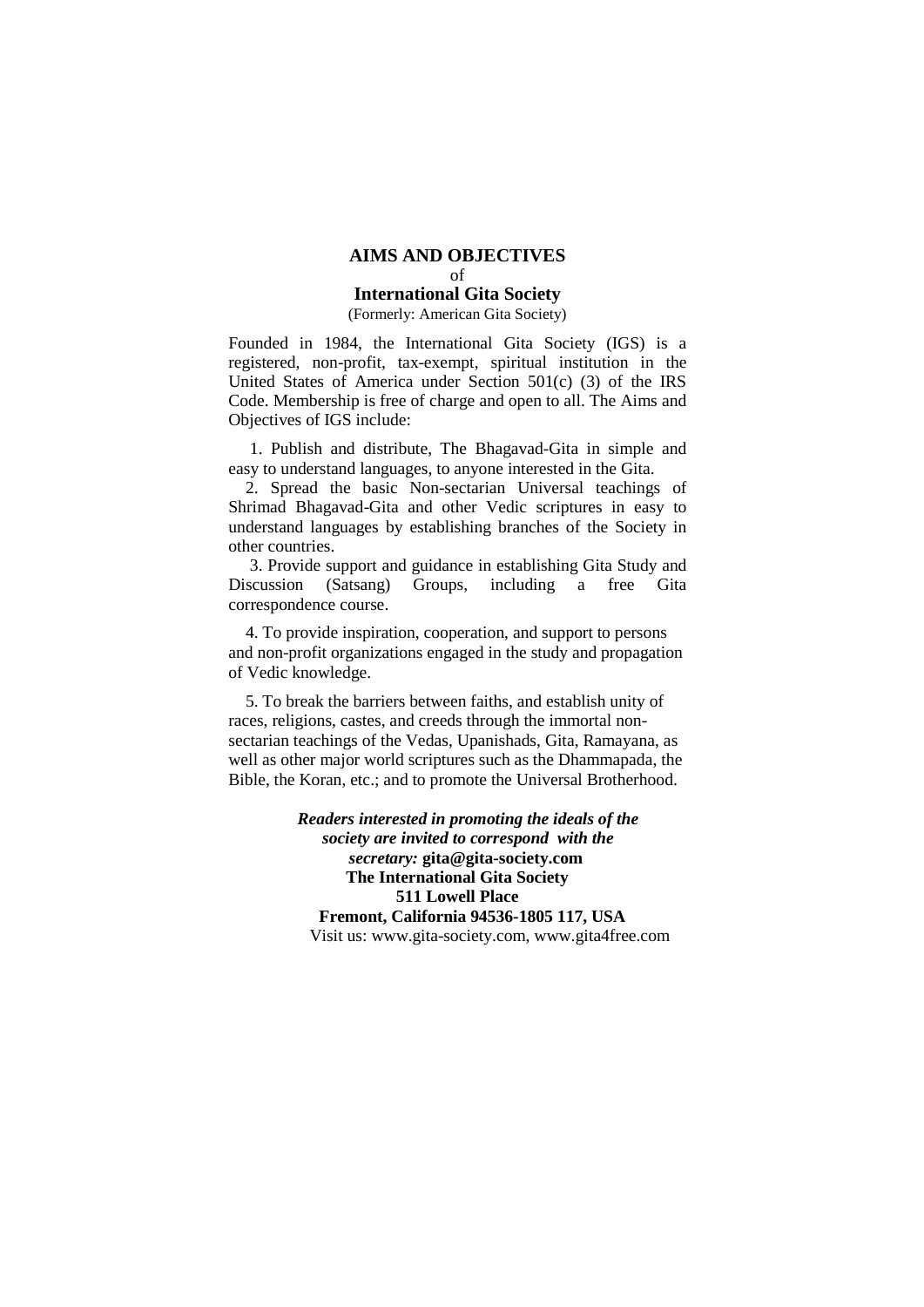# **THE BHAGAVAD-GITA**

*(The Sacred Song)*

The Fourth Edition

*With Introduction, Original Sanskrit Text and Roman Transliteration, A Lucid English Rendition in two colors, Paragraph Headings, Guide for the Beginners and Daily Reading, Explanation with Verses from Other Religious Scriptures, and Index.*

> **by Ramananda Prasad, Ph.D.**

INTERNATIONAL GITA SOCIETY